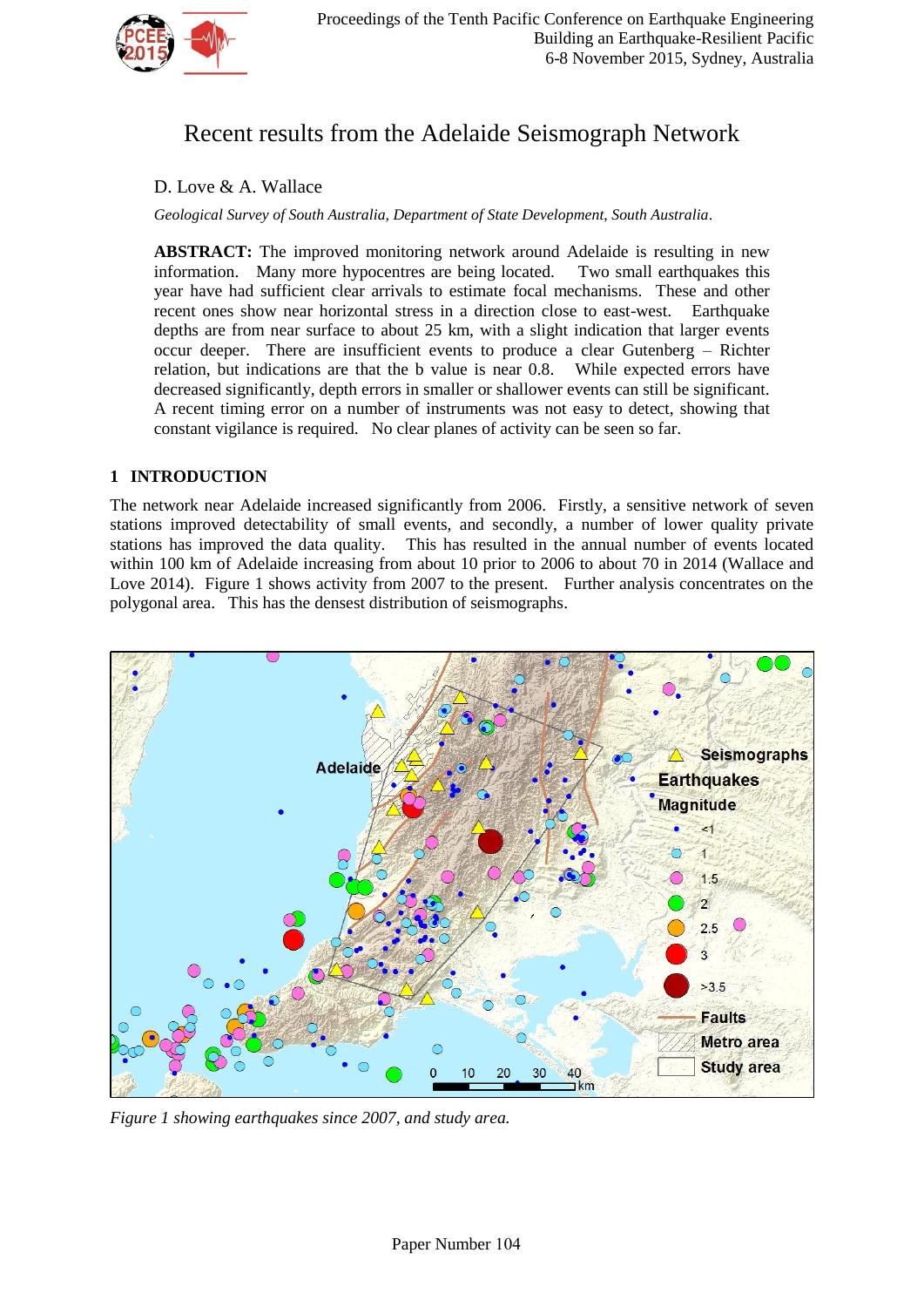## **2 FOCAL MECHANISMS**

Two small earthquakes this year resulted in focal mechanisms. The earthquakes occurred less than a week apart, separated by about 30 km. The first was a magnitude 1.7 event 12 km deep near Belair on 2015-03-24, followed by a magnitude 2.3 event 20 km deep near Kersbrook on 2015-03-30. The focal mechanisms are shown in figure 2. They both reveal mainly reverse faulting with compression between east-west and south-east, north-west. This follows three focal mechanisms produced in 2014, which also happened in a short time frame, but many kilometres apart (Love 2014).



*Figure 2 Focal mechanisms for 2015-03-24 M2.3 (left) and 2015-03-30 M1.7 (right).*

#### **3 DEPTH DISTRIBUTION**

Hypocentres occur from near surface to 26 km. Figure 3 shows that they are well spread over the range with most occurring in the 10 to 20 km range. To date, only one event has been recorded deeper than 25 km, this being the largest event. Depth errors are likely to be greater for events in the top 10 km, since in many cases there will not be a station above the event. However, this is unlikely to change the shape of the depth distribution plot. Moho is estimated to be 35 to 40 km.

*Figure 3 showing depth distribution of hypocentres in the study area.*

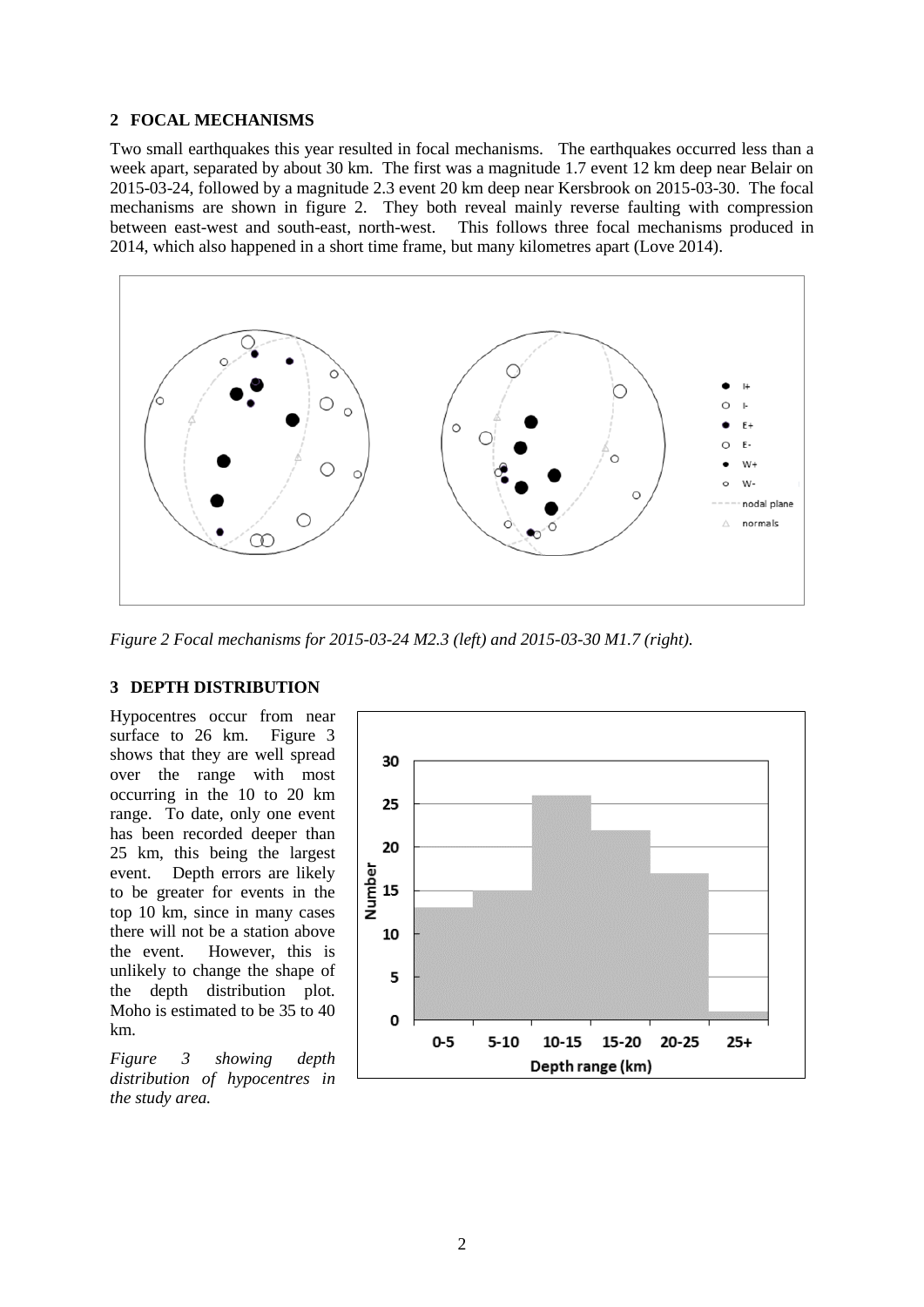#### **4 GUTENBERG – RICHTER RELATION**

There are insufficient hypocentres to produce a robust and reliable b value plot at present. Figure 4 shows all the data (74 points, declustered, in the study area) with a b value of 0.8 for comparison. This is an approximate fit for low magnitude events. Previous analyses have used a b value of 1.0 and 0.99 for the whole Adelaide Fold Belt (Gaull et al 1990, Burbidge 2010), but lower values when the south end of the Fold Belt is considered separately (Love, 1996)



*Figure 4 showing cumulative distribution and a b value of 0.8 for comparison.*

Figure 5 shows the variation due to depth. There is an indication that the b value is lower at depth, but there are insufficient data to say how much this variation with depth is likely to be. As above, this is still only for the low magnitude event range.

*Figure 5 showing cumulative distribution for different depth ranges.*



#### **5 EVENT SEQUENCES**

Within the study area, there were cases where a number of events appeared to be occurring in the same place over a relatively short time. Ten such event sequences were identified, ranging from 2 to 6 events. Of these sequences, five followed a standard pattern with the largest occurring at or near the beginning, and two where the largest event occurred last. These occur in both shallow and deep situations. The first one was noticed in 2010 about the time of the magnitude 3.8 Mt Barker event (Kuitpo events in Love 2010). It was then considered unusual for repeated events to occur at depth (20 - 24 km). It is not clear whether these places will be the source of future events over decades, or whether activity will continually move.